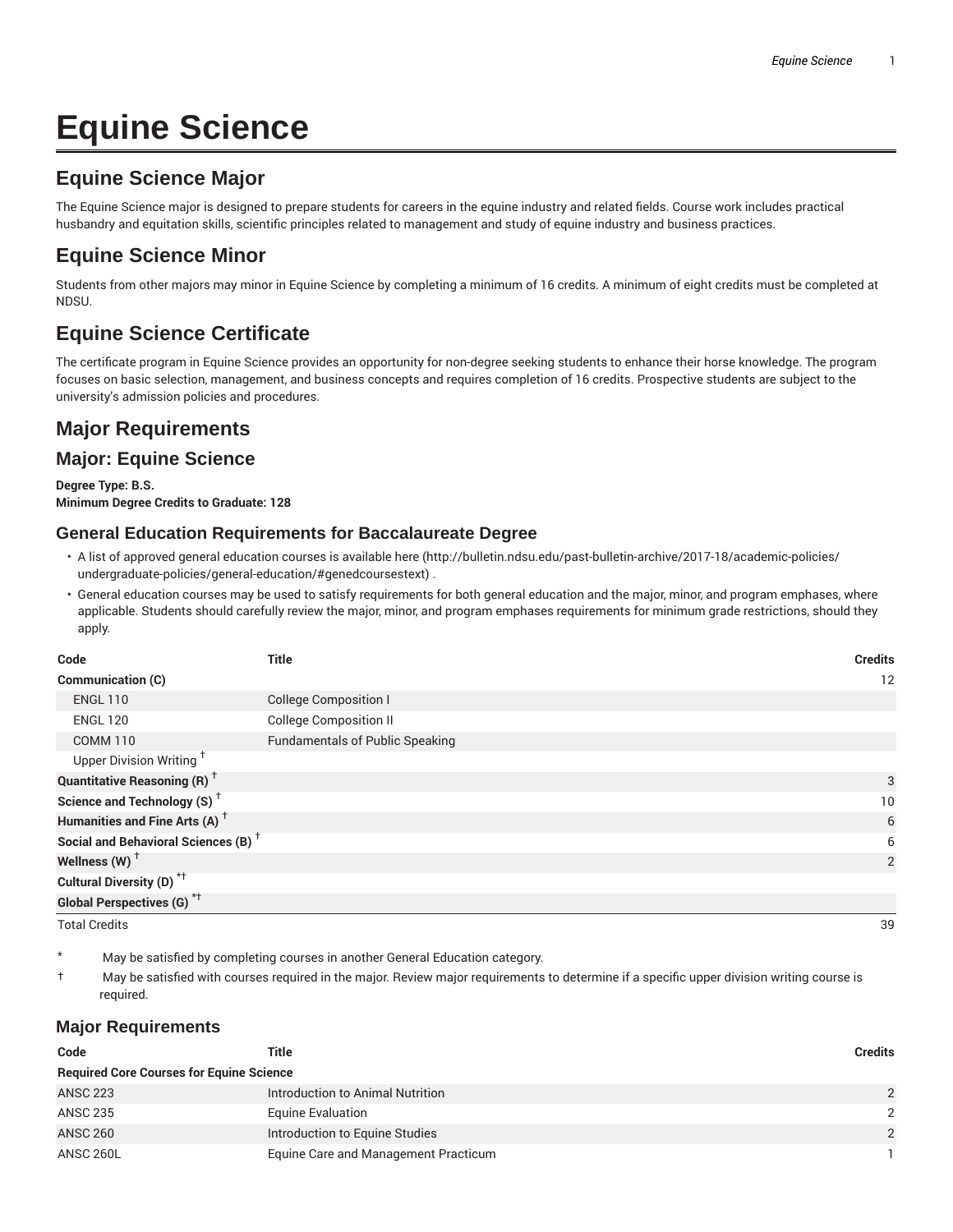| <b>Total Credits</b>                            |                                                                                             | 82            |
|-------------------------------------------------|---------------------------------------------------------------------------------------------|---------------|
| <b>VETS 135</b>                                 | Anatomy and Physiology of Domestic Animals                                                  | 3             |
| <b>STAT 330</b>                                 | Introductory Statistics (May satisfy general education category R)                          | 3             |
| <b>PLSC 315</b>                                 | Genetics (May satisfy general education category S)                                         | 3             |
| <b>PLSC 110</b>                                 | World Food Crops (May satisfy general education category S)                                 | 3             |
| & 202L                                          | and Introductory Microbiology Lab (May satisfy general education category S)                |               |
| <b>MICR 202</b>                                 | Introductory Microbiology                                                                   | 3             |
| <b>MATH 146</b>                                 | <b>Applied Calculus I</b>                                                                   |               |
| <b>MATH 107</b>                                 | Precalculus                                                                                 |               |
| <b>MATH 105</b>                                 | Trigonometry                                                                                |               |
| Select one of the following:<br><b>MATH 103</b> | College Algebra                                                                             | 3             |
| <b>ECON 201</b>                                 | Principles of Microeconomics (May satisfy general education category B)                     | 3             |
| & 117L                                          | and Chem Concepts and Applications Lab (May satisfy general education category S)           |               |
| <b>CHEM 117</b>                                 | <b>Chemical Concepts and Applications</b>                                                   | 4             |
| or BIOL 150<br>& 150L                           | General Biology I<br>and General Biology I Laboratory                                       |               |
| & 111L                                          | and Concepts of Biology Lab                                                                 |               |
| <b>BIOL 111</b>                                 | <b>Concepts of Biology</b>                                                                  | 4             |
| <b>BIOC 260</b>                                 | <b>Elements of Biochemistry</b>                                                             | 4             |
| <b>ANSC 370</b>                                 | <b>Fundamentals/Animal Disease</b>                                                          | 3             |
| <b>VETS 150</b>                                 | Introduction to the Veterinary Profession                                                   |               |
| <b>ANSC 150</b>                                 | Animal Science Orientation                                                                  |               |
| <b>AGRI 150</b>                                 | Agriculture Orientation                                                                     |               |
|                                                 | Select one of the following (Not required for students transferring in 24 or more credits): | $\mathbf{1}$  |
| <b>AGRI 189</b>                                 | Skills for Academic Success '                                                               | $\mathbf{1}$  |
| <b>AGEC 244</b>                                 | <b>Agricultural Marketing</b>                                                               | 3             |
| <b>AGEC 242</b>                                 | Introduction to Agricultural Management                                                     | 3             |
| <b>Supporting Courses</b>                       |                                                                                             |               |
| <b>ANSC</b>                                     | <b>Electives</b>                                                                            | 6             |
| or PLSC 320                                     | Principles of Forage Production                                                             |               |
| <b>RNG 136</b>                                  | Introduction to Range Management                                                            | 3             |
| ANSC/Z00 463L                                   | Physiology of Reproduction Laboratory                                                       | $\mathbf{1}$  |
| ANSC/Z00 463                                    | Physiology of Reproduction                                                                  | 3             |
| or ANSC 396                                     | <b>Field Experience</b>                                                                     |               |
| <b>ANSC 393</b>                                 | Undergraduate Research                                                                      | $\sqrt{2}$    |
| <b>ANSC 478</b>                                 | Research and Issues in Animal Agriculture                                                   | 3             |
| <b>ANSC 480</b>                                 | Equine Industry and Production Systems                                                      | 3             |
| <b>ANSC 364</b>                                 | <b>Equine Anatomy and Physiology</b>                                                        | 3             |
| <b>ANSC 360</b>                                 | <b>Equine Nutrition</b>                                                                     | 3             |
| or ANSC 358                                     | <b>Equine Genetics</b>                                                                      | 3             |
| <b>ANSC 261</b><br><b>ANSC 357</b>              | <b>Basic Equitation &amp; Horsemanship</b><br>Animal Genetics                               | $\mathbbm{1}$ |
|                                                 |                                                                                             |               |

1

AGRI189 is only required for first-time, first-year students--A first-time, first-year student is defined as a student who has not yet completed a college course as a college student. Students that are not first-time, first-year students that either transfer into the university or change their major are not required to take AGRI 189.

#### **Degree Requirements and Notes:**

- Students must earn at least a 2.00 GPA that is based on the courses that are used to satisfy major requirements.
- Transfer grades of 'C' or better to count towards major requirements.